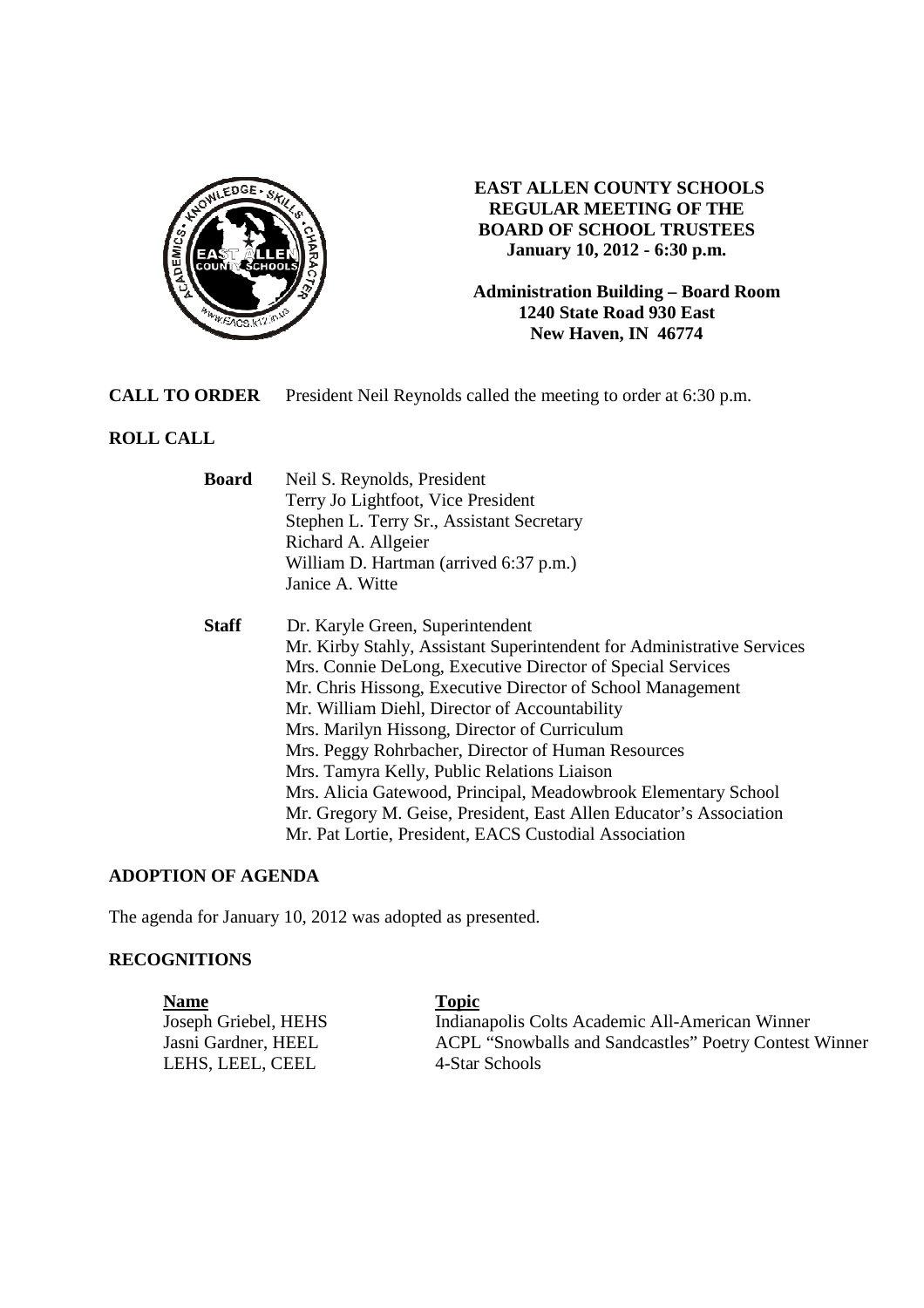# NEW HAVEN PROJECTS HEARING (1028 & Preliminary Determination)

- 1. Presentation on the New Haven Intermediate Project, New Haven 7-12 Project and East Allen University Project
- 2. Public Expression

| Name             | Topic                                    |
|------------------|------------------------------------------|
| Mike Clendenen   | Concerns with Redesign Plan              |
| Terri Payne      | Praise for East Allen University         |
| Chris Baker      | Concerns with Redesign Plan              |
| Kent Castleman   | Praise and concerns with Redesign Plan   |
| <b>Bob Hardy</b> | Wanted more information on Redesign Plan |
| Alicia Gatewood  | Supports Redesign Plan                   |
| Darla Kaiser     | Supports Redesign Plan                   |
| Tom Fisher       | Concerns with Redesign Plan              |
|                  |                                          |

3. Adjournment of Public Hearing

### **BOARD DISCUSSION**

| <b>Speaker</b>                               | Subject(s)    |
|----------------------------------------------|---------------|
| Neil Reynolds, Stephen Terry, Rick Allgeier, |               |
| Terry Jo Lightfoot, Bill Hartman             | Redesign Plan |

## **HEARING OF VISITORS**

New Haven constituents Mike Clendenen, Chris Baker, and Kent Castleman shared regarding the Redesign plan.

**APPROVAL OF MINUTES:** December 13, 2011 Executive Session December 13, 2011 Regular Meeting

### **INFORMATION ITEMS**

1.  $4<sup>th</sup>$  Quarter Allocations/Grant Awards

#### **SUPERINTENDENT COMMUNICATIONS**

None.

## **ACTION AGENDA**

#### **CONSENT MOTION:**

12-0110-01 Approval of Human Resources Report 12-0110-02 Approval of Financial Reports 12-0110-03 Approval of Meetings and Conferences 12-0110-04 Approval of Medicaid Billing Program with Claimaid